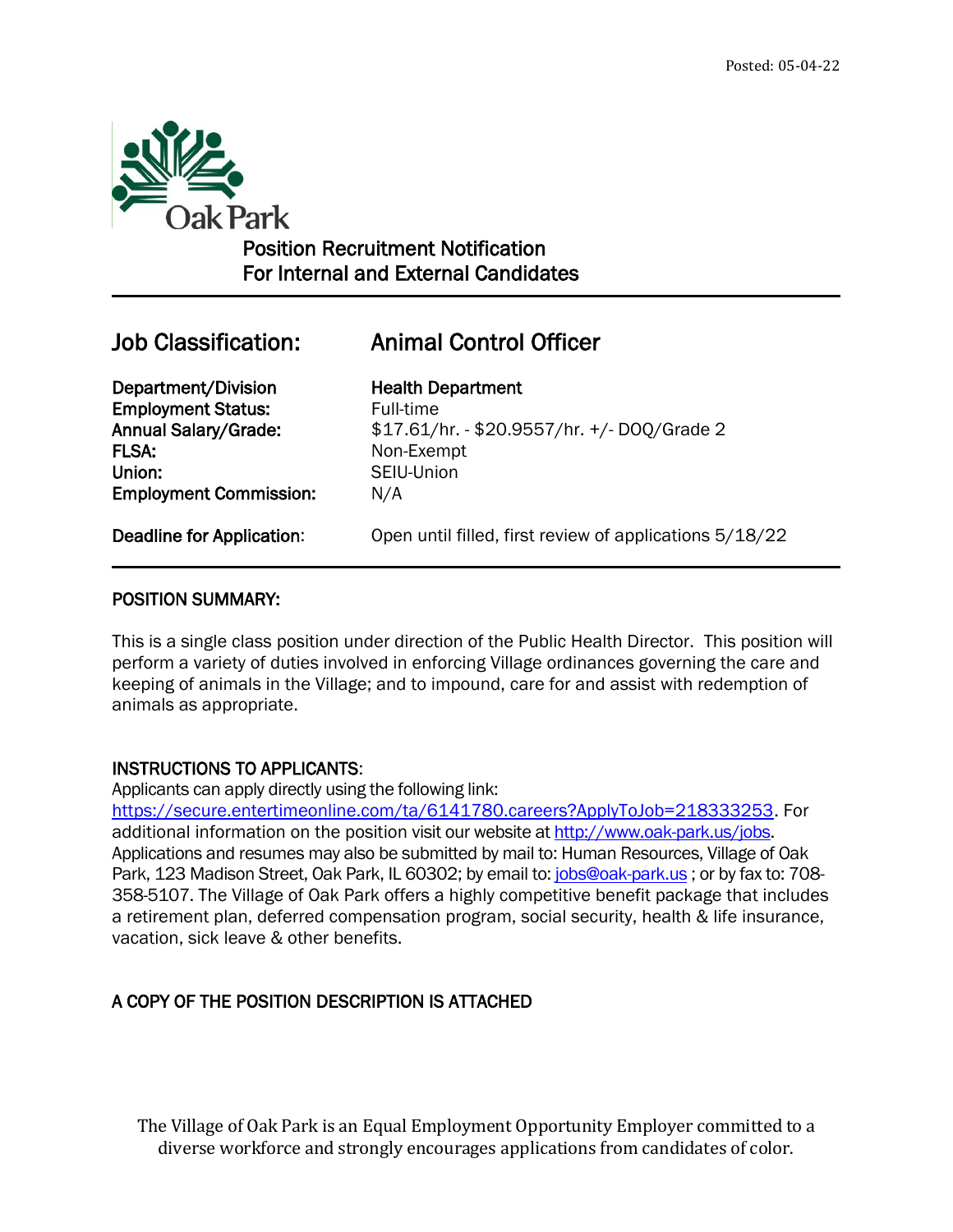

#### **ANIMAL CONTROL OFFICER**

*Class specifications are intended to present a descriptive list of the range of duties performed by employees in the class. Specifications are not intended to reflect all duties performed within the job.*

### **DEFINITION**

To perform a variety of duties involved in enforcing Village ordinances governing the care and keeping of animals in the Village; and to impound, care for and assist with redemption of animals as appropriate.

#### **SUPERVISION RECEIVED AND EXERCISED**

Receives general supervision from the Public Health Director.

**EXAMPLES OF DUTIES** - *Essential and otherimportant duties and responsibilities may include, but are not limited to, the following:*

#### **Essential duties and responsibilities**

- 1. Establish schedules and methods for effectively enforcing control ordinances; plan routine patrols to search for animals at-large.
- 2. Patrol Village streets and roads; search for stray dogs, domestic animals and livestock.
- 3. Enforce Village animal control laws; explain ordinances related to the keeping and caring of animals; issue citations for violation of animal control ordinance.
- 4. Impound, care for, quarantine and provide consultation on euthanization of animals as appropriate; contact a veterinarian to treat injured animals.
- 5. Investigate reports or complaints of dogs, cats or other animals creating nuisances; take appropriate action; investigate reports of animal abuse.
- 6. Investigate animal bite reports, take appropriate action; complete bite reports and follow-up to ensure compliance with the local ordinance and State laws.
- 7. Monitor the nuisance wildlife trapping program, assist with trap rentals, pick-up nuisance wildlife and relocate and/or euthanize according to State laws.
- 8. Assist in the licensing of animals, process animal license applications, issue license tags.
- 9. Receive lost and found animal reports; assist visitorsin locating missing pets.
- 10. Handle all payments of redemption fees and citations over the counter.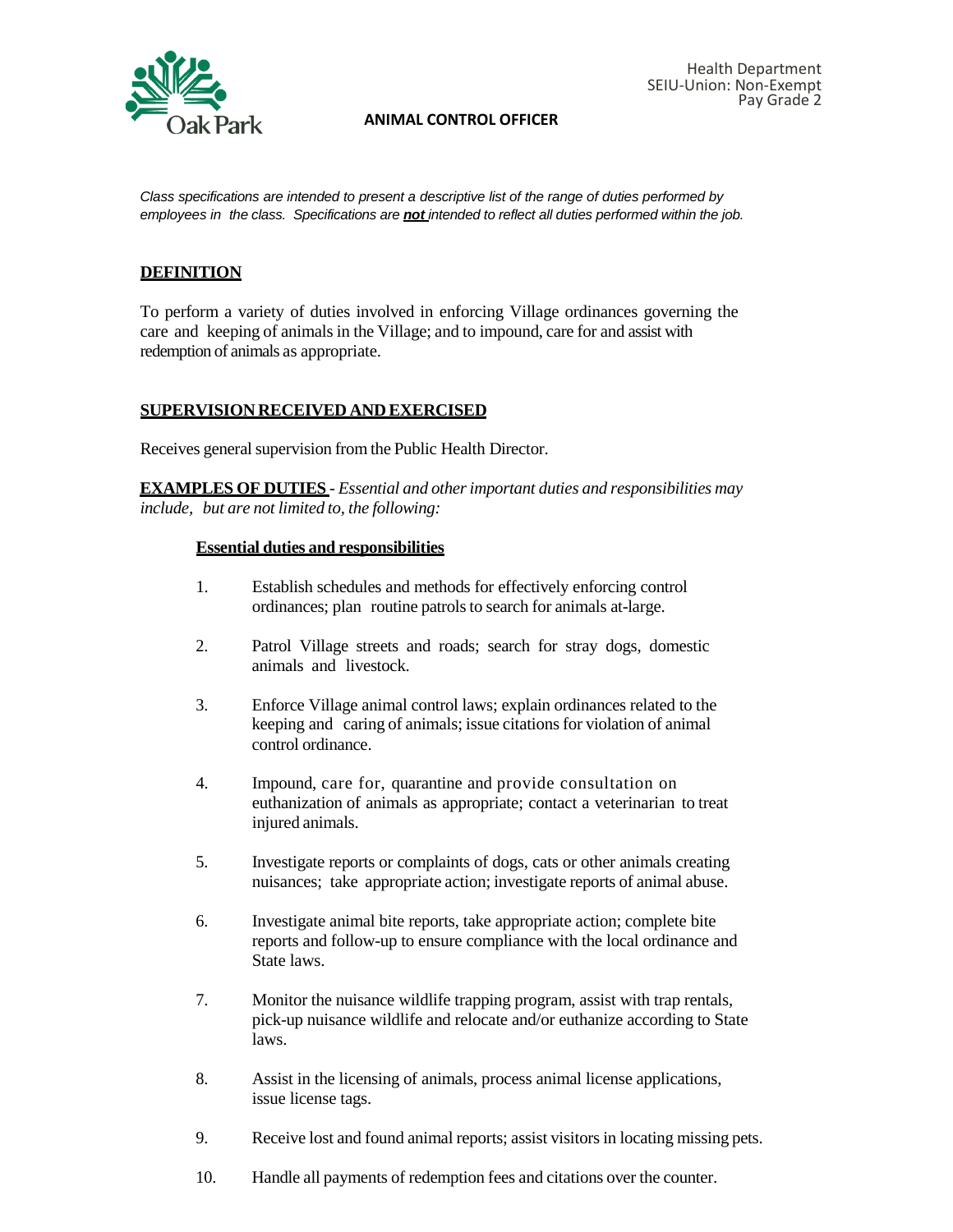

#### **ANIMAL CONTROL OFFICER**

11. Administer nuisance wildlife euthanasia as required.

#### **Other important responsibilities and duties**

- 1. Maintain vehicle and equipment in proper working condition; clean and repair vehicle and equipment as necessary.
- 2. Coordinate with the Village Attorney and courts as needed; prepare requests for search warrants and summons; appear in court on applicable cases.
- 3. Perform general office duties; answer telephone calls; respond to inquiries and explain procedures; type letters; file rabies certificates and other documents.
- 4. Follow-up on delinquent or pending animal licenses; sell animal licenses to pet owners.
- 5. Prepare and maintain a variety of records and reports.
- 6. Perform related duties and responsibilities as required.
- 7. Maintain paper and electronic records.

#### **QUALIFICATIONS**

#### **Knowledge of:**

Various breeds of dogs, cats and other domestic animals.

Procedures and techniques for dealing with the public in a tactful but firm manner.

Basic methods of animal collection and impoundment.

Euthanasia techniques and procedures.

Basic bookkeeping principles and practices.

### **Ability to:**

Ensure that best in class customer service is provided to both internal and external customers and also embrace, support, and promote the Village's core values, beliefs, and culture.

Enforce animal regulations.

Learn, interpret and apply laws and regulations of the Village related to animal control.

Perform a variety of animal control activities.